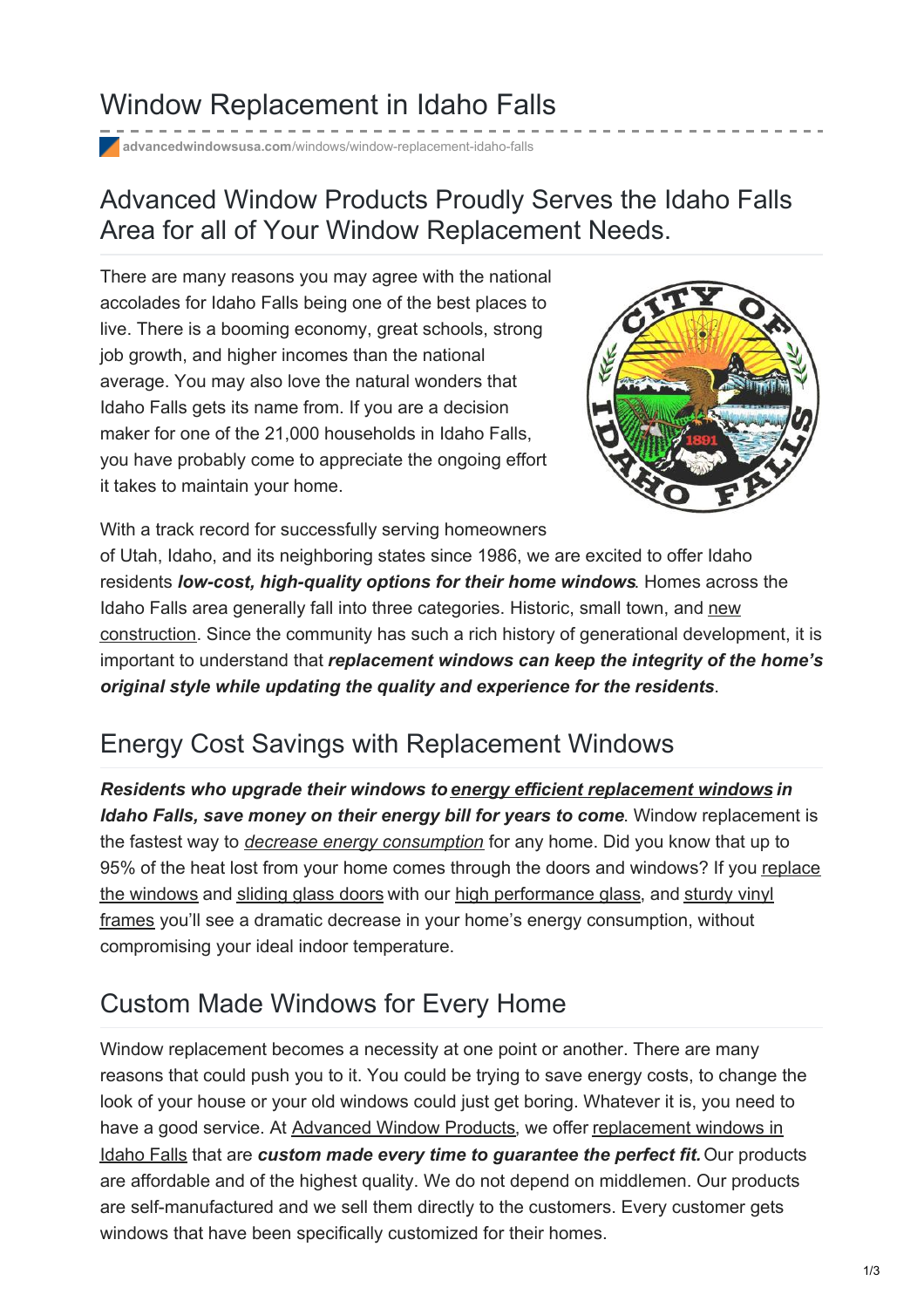#### Replacement Windows Come in a Variety of Styles, Colors, and Sizes

You'll enjoy getting to choose your new replacement windows since they come in avariety of colors, sizes, and [styles](https://advancedwindowsusa.com/how-select-window-operating-styles-fit-space/). Our vinyl [windows](https://advancedwindowsusa.com/vinyl-window-replacement) are beautiful, [energy-efficient,](https://advancedwindowsusa.com/vinyl-window-frame-colors) durable, and low-maintenance. They do not scratch or dent easily.The following are some of the vinyl windows we offer.

- **Single Slider [Windows](https://advancedwindowsusa.com/single-slider-windows) -** These windows are opened by unlatching and sliding one of the panes horizontally. They are simple, affordable and low profile.
- **[Casement](https://advancedwindowsusa.com/casement-windows-utah-imperial-line) Windows -** These windows can be opened or closed using hand-cranks. They are usually for ventilation so they are placed over sinks and other areas that are difficult to access.
- **Double Slider [Windows](https://advancedwindowsusa.com/double-slider-windows) -** These windows are very popular. They work just like single slider windows except they have two moveable panes. They can be used in different parts of a home and they are simple-looking and easy to clean and maintain.
- **Single Hung [Windows](https://advancedwindowsusa.com/single-hung-windows) -** The top sash of such windows is fixed. However, the top sash can be opened for ventilation. These windows are simple, energy-efficient, versatile and they do not take up a lot of space. They require very little maintenance.
- **Double Hung [Windows](https://advancedwindowsusa.com/double-hung-windows) -** These windows are great for controlled ventilation. Depending on the amount of ventilation you want, you can open either the top or bottom sash. If you need a lot of fresh air and a cool feel, you can open both sashes. They are easy to clean and maintain.
- **[Custom-Shaped](https://advancedwindowsusa.com/custom-shaped-windows) Windows -** Our options for custom-shaped windows give you a chance to add more personality to your home. We can make our custom-shaped windows in a variety of shapes, sizes and styles depending on customer preferences.
- **Tilt & turn [Windows](https://advancedwindowsusa.com/tilt-turn-windows) -** Such windows can be used as doors or they can simply be tilted for ventilation. They are beautiful and versatile.
- **Bay [Windows](https://advancedwindowsusa.com/bay-windows-vs-bow-windows) and Bow Windows -** Bay windows and bow windows are both beautiful and functional. For bay windows, three or more windows are combined. They protrude outside the wall providing a better view. Bow windows also protrude beyond the exterior wall just like bay windows. However, they involve four to six windows. These windows are an elegant way to make a room look brighter and more spacious.

#### Contact Advanced Window Products Today for Your Idaho Falls Replacement Windows

**Call Advanced Windows Today!** Our friendly sales team will assist you in answering all of your questions regarding [replacement](https://advancedwindowsusa.com/getting-started-4-questions-ask-starting-home-improvement-project) windows. We spend a great deal of time walking you through [options](https://advancedwindowsusa.com/windows), educating you about the cause of window wear, while*always putting your needs and concerns first*. With a simple call we can come out to your home and provide a *free, no [obligation](https://advancedwindowsusa.com/contact-us) estimate for your windows*. With exact measurements, we custom craft each window specifically for your home. Since we are the [factory](https://advancedwindowsusa.com/benefits-buying-local-window-company-vs-big-box-store), everything